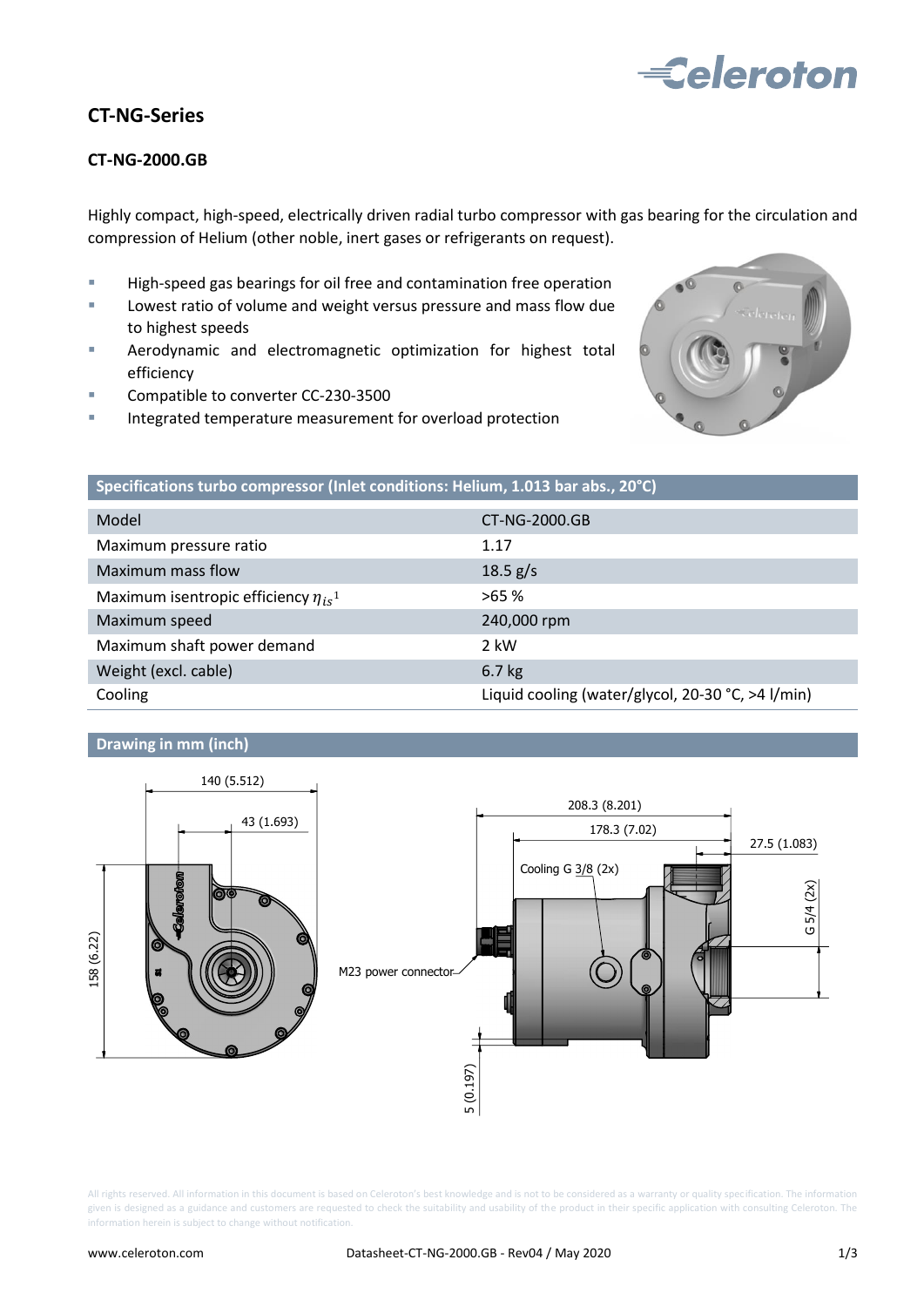# **Eeleroton**



The specifications and compressor maps in this document for overpressure operation refer to helium at the inlet of the compressor: temperature:  $T = 293.15 K = 20^{\circ}C$ , absolute pressure:  $p_{in} = 1.013$  bar abs.

Depending on custom specific operation conditions such as process gas, different inlet pressure and temperature, cooling conditions, the operation in environmental conditions with vibrations and/or depending on the combination of the compressor and the corresponding Celeroton converter, the compressor maps shown in this document may be different or may have additional limitations.

For technical details and further information, please refer to the user manual.

All rights reserved. All information in this document is based on Celeroton's best knowledge and is not to be considered as a warranty or quality specification. The information given is designed as a guidance and customers are requested to check the suitability and usability of the product in their specific application with consulting Celeroton. The information herein is subject to change without notification.

*i*

*i*